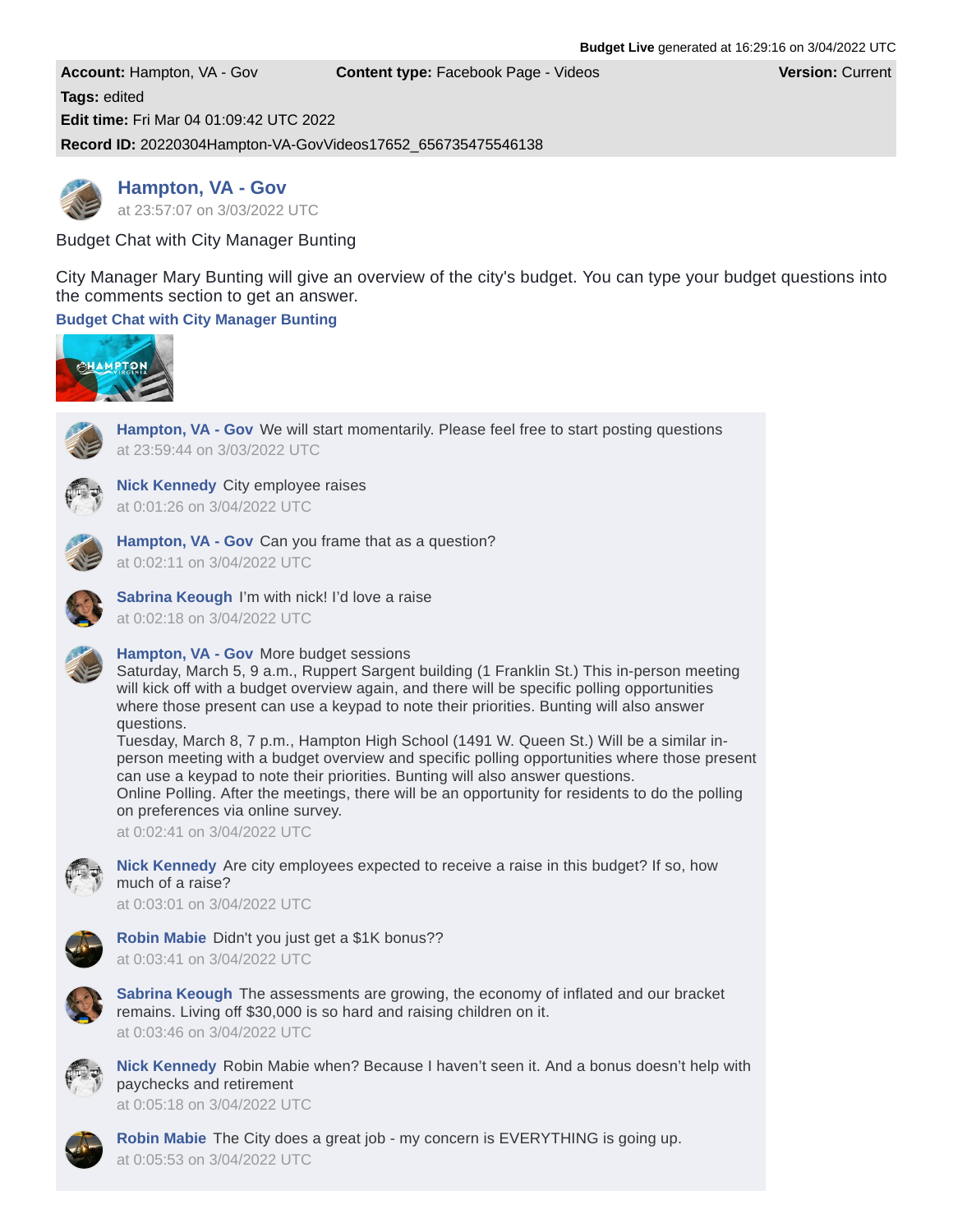

**Dave [Eberhardt](https://www.facebook.com/1912033275550223)** Let's go Brandon. at 0:07:14 on 3/04/2022 UTC



**[Patrick](https://www.facebook.com/1916763975096545) Turpin** Again, Not selling my car to the city!!!! at 0:07:19 on 3/04/2022 UTC



**[Hampton,](https://www.facebook.com/366516491210) VA - Gov** No one is asking you to at 0:07:50 on 3/04/2022 UTC



**[Karen](https://www.facebook.com/5080782921981125) Davis** Will personal property taxes be going up 30% for our cars? at 0:08:07 on 3/04/2022 UTC



**[Patrick](https://www.facebook.com/1916763975096545) Turpin** Yet you tax me as if I am! at 0:08:32 on 3/04/2022 UTC



**[Patrick](https://www.facebook.com/1916763975096545) Turpin** Sorry MOST city residents. at 0:09:19 on 3/04/2022 UTC



**[Hampton,](https://www.facebook.com/366516491210) VA - Gov** She's answering that now. Council scheduled to vote Wednesday on a plan to use 75% of value this year, rather than full NADA book value at 0:09:30 on 3/04/2022 UTC



**[Christine](https://www.facebook.com/7117374891667966) Bell** The real tax raise does not apply to all home owners in Hampton some neighborhoods are paying up to 300.00 more that's not fair across the board at 0:10:16 on 3/04/2022 UTC



**Robin [Mabie](https://www.facebook.com/1762184527241363)** Can you give us a quick 10K foot view of what the City is planning in the Capital budget?

at 0:10:52 on 3/04/2022 UTC



at 0:11:59 on 3/04/2022 UTC



**Robin [Mabie](https://www.facebook.com/1762184527241363)** Is the City open to working with Dominion on burying electrical lines? Can this be a consideration for current or future budgets? at 0:12:45 on 3/04/2022 UTC



**[Karen](https://www.facebook.com/5080782921981125) Davis** can you outline the "other considerations" applied beyond the Neighborhood Comps. For example., what weight is applied for a bathroom? at 0:13:59 on 3/04/2022 UTC



**[Patrick](https://www.facebook.com/1916763975096545) Turpin** Value is going to go up, the high tax rate is the problem. at 0:16:10 on 3/04/2022 UTC



**[Melaneigh](https://www.facebook.com/1958089634307872) Nikole** I agree with Patrick at 0:17:27 on 3/04/2022 UTC



**[Hampton,](https://www.facebook.com/366516491210) VA - Gov** The manager has said she plans to recommend a lower rate, but doesn't yet have specifics

at 0:17:48 on 3/04/2022 UTC



**[Karen](https://www.facebook.com/5080782921981125) Davis** I'd still like to know what a bath fixture is worth. at 0:18:40 on 3/04/2022 UTC



**Brad [Memphis](https://www.facebook.com/1852066704830473) Raines Lehman** I understand property taxes go up but 16% increase in one year is ridiculous at 0:19:11 on 3/04/2022 UTC



**[Patrick](https://www.facebook.com/1916763975096545) Turpin** Hampton is one of the highest taxed cities in Hampton Roads. But yet you can't tell driving around on our roads.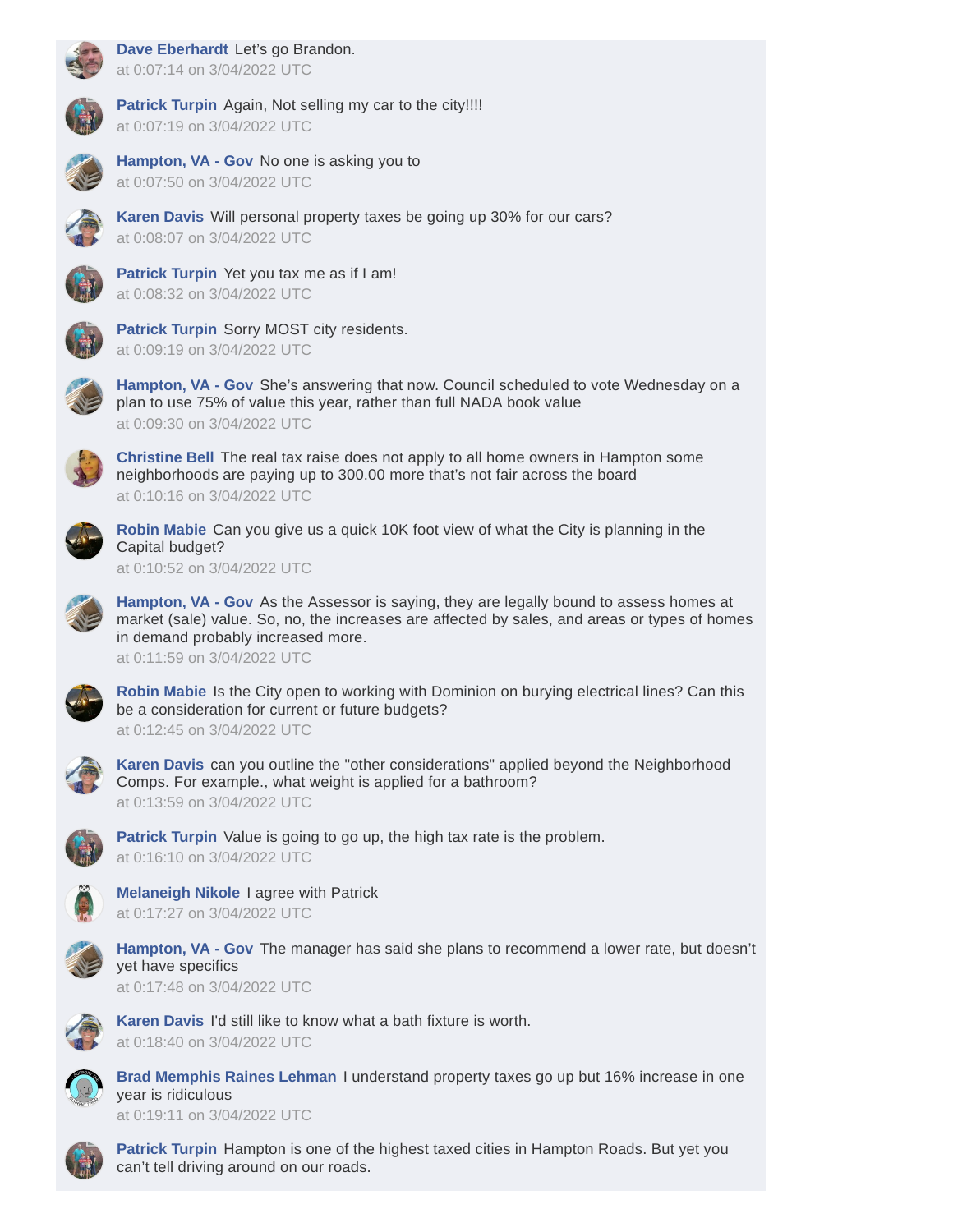

**Robin [Mabie](https://www.facebook.com/1762184527241363)** There are websites that tell you what an improvement adds to the value of your home for resale purposes

at 0:19:36 on 3/04/2022 UTC



**[Hampton,](https://www.facebook.com/366516491210) VA - Gov** Values are up 1to 16% on average. Bills won't go up 16% if the rate is reduced.

at 0:20:00 on 3/04/2022 UTC



**Sydney [Thomas](https://www.facebook.com/2442975349060584)** As global warming increases flood risk for some of Hampton's properties, does the assessment take this into consideration as a devaluation? Did those areas get a lower lift in the assessment?

at 0:20:17 on 3/04/2022 UTC



**Eric [Mcpherson](https://www.facebook.com/5045092952195579)** My House has doubled in value over the last 16 years. The tax rate has also continued to go up . We are paying double property taxes . Cut the rate 50% . Note that the citizens pay has not doubled over the last 16 years

at 0:21:06 on 3/04/2022 UTC



**Brad [Memphis](https://www.facebook.com/1852066704830473) Raines Lehman** Hampton, VA - Gov key word "if" at 0:22:30 on 3/04/2022 UTC



**Donna Lynn [Youngblood](https://www.facebook.com/1753854581407944) McCord** I thought the school system received revenue for chrome books from the federal government as part of COVID and Virtual learning at 0:22:39 on 3/04/2022 UTC



**Robin [Mabie](https://www.facebook.com/1762184527241363)** Thank you...911 center to be in Hampton at 0:25:33 on 3/04/2022 UTC



**Donna Lynn [Youngblood](https://www.facebook.com/1753854581407944) McCord** Is this the correct platform to mention LEO salary. The sign over Mercury Blvd says salary \$48,800. With the increase in violet crime, gang activity, drugs, hatred, etc. is a salary increase allocated. I understand the Hampton Department is short staffed with openings. Is the salary being evaluated for demand, risk, job demands….. Target put out they will be paying salaries of \$24. Competitive salaries in the current environment

at 0:26:43 on 3/04/2022 UTC



**Nick [Kennedy](https://www.facebook.com/2181245988605978) I** asked a question about raises. When will that be answered? at 0:27:10 on 3/04/2022 UTC



**Craig [Knopp](https://www.facebook.com/2660469810660056)** The chrome books are the best. That is the best development. at 0:27:13 on 3/04/2022 UTC



**[Hampton,](https://www.facebook.com/366516491210) VA - Gov** We will get to it. Was trying to get the more broad community questions first.

at 0:27:48 on 3/04/2022 UTC

# **Tags:** deleted



**Donna Lynn [Youngblood](https://www.facebook.com/1753854581407944) McCord** Dr Smith is a bkessing to the City of Hampton. Committed to each child's success.

at 0:27:56 on 3/04/2022 UTC



**Robin [Mabie](https://www.facebook.com/1762184527241363)** Great! Thank you at 0:28:01 on 3/04/2022 UTC



**Regina [Dede-Okailley](https://www.facebook.com/2040256935996753)** With the increase in property taxes, Can we request sidewalks and curbs in some of the older neighborhoods in the Wythe area? at 0:28:42 on 3/04/2022 UTC



**[William](https://www.facebook.com/2092549894194548) Eck** When people are suffering from inflation, they have to change habots, get by with less. Is the city govenment going to look for greater efficiencies, the same way households have to when there is inflation?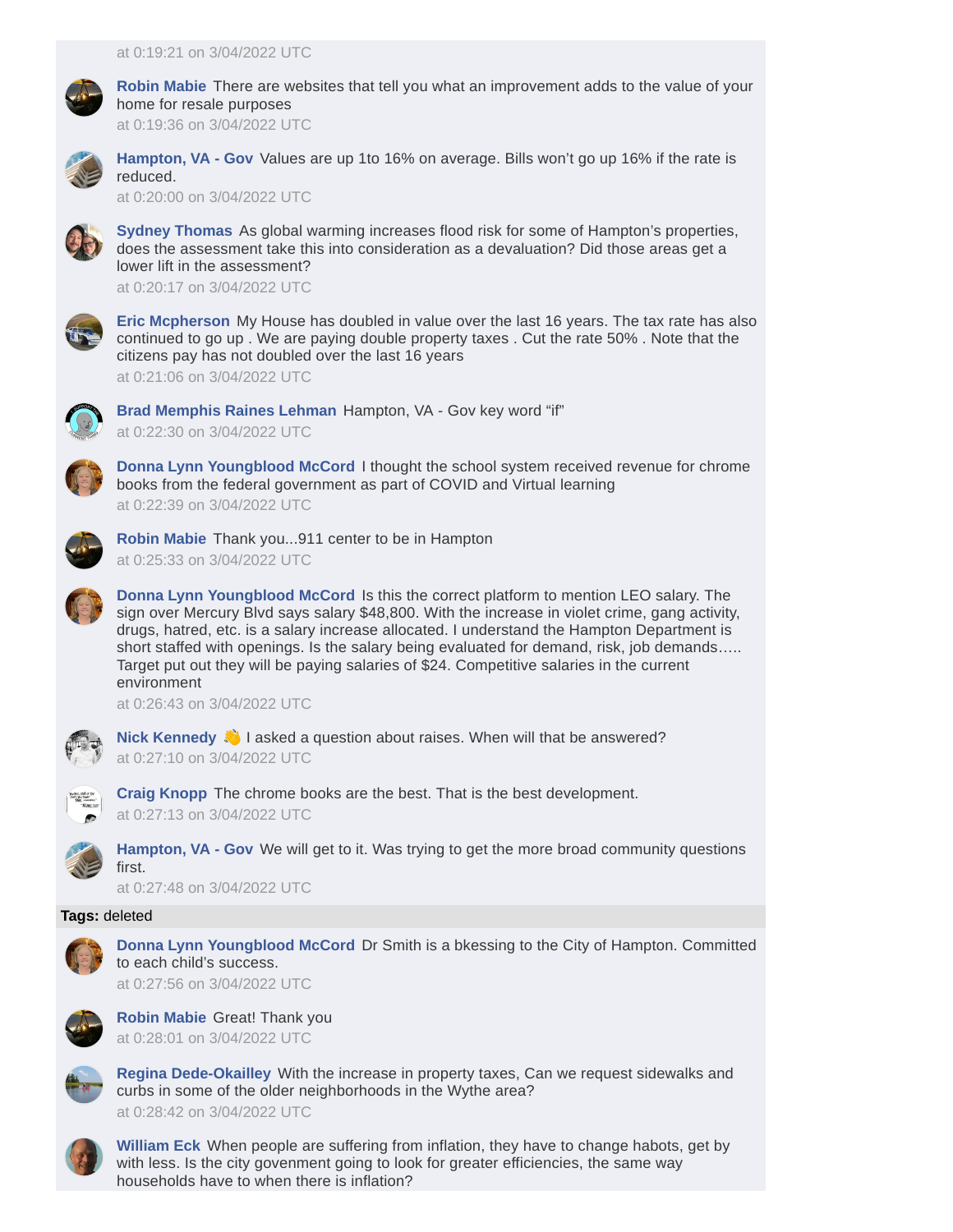

**Robin [Mabie](https://www.facebook.com/1762184527241363)** I'm in on the curbs idea... at 0:29:34 on 3/04/2022 UTC



**Donna Lynn [Youngblood](https://www.facebook.com/1753854581407944) McCord** Dr Smith is a blessing to Hampton City Schools. at 0:30:35 on 3/04/2022 UTC



**[Spenser](https://www.facebook.com/4337380946303762) Bosch** If property taxes do increase to 16%, what will that money be utilized for? Will it go back into neighborhood infrastructure, or thrown into the general budget? at 0:30:58 on 3/04/2022 UTC



**Donna Lynn [Youngblood](https://www.facebook.com/1753854581407944) McCord** Cost of Living is important for employee retention. Turn over is expensive. Inflation is 5-7% this year at 0:32:14 on 3/04/2022 UTC

**Nick [Kennedy](https://www.facebook.com/2181245988605978)** Will the city go back to merit raises? at 0:32:22 on 3/04/2022 UTC



**[Lyndsey](https://www.facebook.com/1799672516723798) Liberty Rapoza** Hampton city school employee raises? at 0:32:57 on 3/04/2022 UTC



**[William](https://www.facebook.com/2092549894194548) Eck** With the property tax on cars (whoever heard of such a thing?) there is something called a "License fee". What is that and what is it used for? at 0:33:05 on 3/04/2022 UTC



**Eric [Mcpherson](https://www.facebook.com/5045092952195579)** Cut the projects at 0:33:26 on 3/04/2022 UTC



**Edward Sean [Robinson](https://www.facebook.com/2562453473794735)** Hey city manager Bunting! at 0:33:54 on 3/04/2022 UTC

**Robin [Mabie](https://www.facebook.com/1762184527241363)** The School budget needs some scrutiny....and then shared with citizens so the \$10M can be justified to citizens. Hampton Council gives allot of the tax revenue to the schools ...64%??

at 0:34:50 on 3/04/2022 UTC



**[Jennifer](https://www.facebook.com/2040126329438297) Fox** Just another way for the city to continue to gain revenue. It's just the 'city sticker' we aren't actually required to have any longer at 0:34:54 on 3/04/2022 UTC



**Edward Sean [Robinson](https://www.facebook.com/2562453473794735)** Hey Mrs. McCormick!!! at 0:35:08 on 3/04/2022 UTC



**[Spenser](https://www.facebook.com/4337380946303762) Bosch** With this potential property tax increase, would you consider lowering or cutting the area improvement tax in Coliseum?

at 0:35:33 on 3/04/2022 UTC



**Robin [Mabie](https://www.facebook.com/1762184527241363)** At a minimum, curbs woulkd be helpful in Wythe as the roads are slopped and water comes into properties

at 0:36:19 on 3/04/2022 UTC



**Chris L. [Bowman](https://www.facebook.com/5432659943442000)** City Manager Bunting - thank you for this excellent Budget Update. at 0:37:43 on 3/04/2022 UTC



**Edward Sean [Robinson](https://www.facebook.com/2562453473794735)** This is conceptually referred to as a "capital gains tax" . In short, the way it works is gains are taxed in the year an asset is sold, regardless of when the gains accrued. Unrealized, accrued capital gains are generally not considered taxable income. For example, if you bought an asset (e.g. a share of stock) for \$100 ten years ago, and it's worth \$300 now and you sell it, your taxable capital gain would be \$200 in the current year, and zero in the previous years.

at 0:39:12 on 3/04/2022 UTC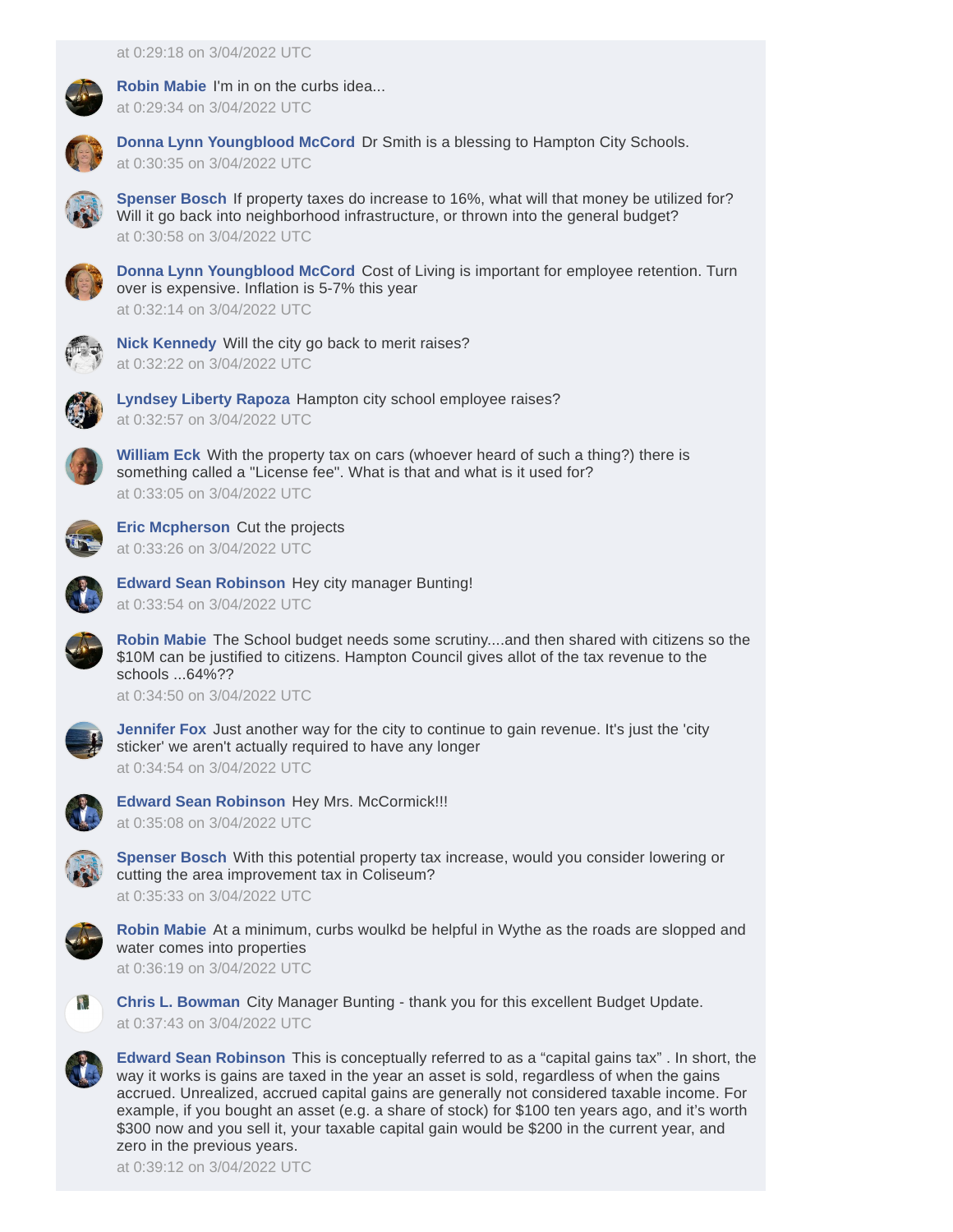

**Edward Sean [Robinson](https://www.facebook.com/2562453473794735)** This "taxation upon realization" approach has two advantages: relative ease of valuation and likelihood of investor liquidity. For the purpose of determining the capital gain, and then assessing tax liability, the value of the asset is simply the sale price. After realizing the gain, the selling investor should be able to use the money received for the asset to pay the capital gains tax.

at 0:39:46 on 3/04/2022 UTC

## **Tags:** deleted



**[Thomas](https://www.facebook.com/2128654167174138) Oswald** salary \$231,000 year

at 0:40:11 on 3/04/2022 UTC

### **Tags:** deleted



**[Thomas](https://www.facebook.com/2128654167174138) Oswald** Robin McCormick salary \$130,000 year at 0:41:06 on 3/04/2022 UTC



**Edward Sean [Robinson](https://www.facebook.com/2562453473794735)** The underlying problem is that the current system does not tax a household's economic income, which is the sum of the household's consumption and the change in its wealth during the year. By this standard, all capital gains that occur in the year in question should be included—whether realized or unrealized. at 0:41:28 on 3/04/2022 UTC



**[Hampton,](https://www.facebook.com/366516491210) VA - Gov** That's a question we are asking residents: Are there areas you think need increased spending?

at 0:42:51 on 3/04/2022 UTC



**Trish [Fairbanks](https://www.facebook.com/5251679061543531)** Why did a kayak-launch area and a bridge over the marsh take precedence over a boat ramp in a city surrounded by water? at 0:43:04 on 3/04/2022 UTC



**Robin [Mabie](https://www.facebook.com/1762184527241363)** What do other cities do on 'fair share'? at 0:43:04 on 3/04/2022 UTC



**Robin [Mabie](https://www.facebook.com/1762184527241363)** Thank you at 0:44:41 on 3/04/2022 UTC



**Edward Sean [Robinson](https://www.facebook.com/2562453473794735)** In short, taxes being increase mean that the assets the city has are gaining. To avoid Beta risks ( the risks that are unknown but associated with the market) the city must double down on Alpha (investor knowledge and expertise). It would be helpful if citizens reviewed the packages provided by the investment consultant to the board , and asked questions of the liaison on items that didn't make sense.

at 0:46:29 on 3/04/2022 UTC



**[Spenser](https://www.facebook.com/4337380946303762) Bosch** Definitely need to incentivize teachers. Downtown Hampton could use some help, particularly the Air and Space Science Center. Would also love to see some improvements to the bleachers/concession stands over at War Memorial. at 0:48:06 on 3/04/2022 UTC



**Edward Sean [Robinson](https://www.facebook.com/2562453473794735)** Yes, it's a great presentation. at 0:48:15 on 3/04/2022 UTC



**Donna Lynn [Youngblood](https://www.facebook.com/1753854581407944) McCord** Competitive for applying for college. at 0:48:24 on 3/04/2022 UTC



**Erica [Spencer](https://www.facebook.com/2123136851051488)** Yesssssssss love AoH and the city partnership!!! at 0:48:39 on 3/04/2022 UTC



**Eric [Mcpherson](https://www.facebook.com/5045092952195579)** Yes we do we also want there families able to afford to live here at 0:48:50 on 3/04/2022 UTC



**[Crystal](https://www.facebook.com/1922041394545017) Davis** Yes. Great schools lure great businesses and great employers to Hampton. Absolutely support our schools, and I don't even have children. at 0:49:30 on 3/04/2022 UTC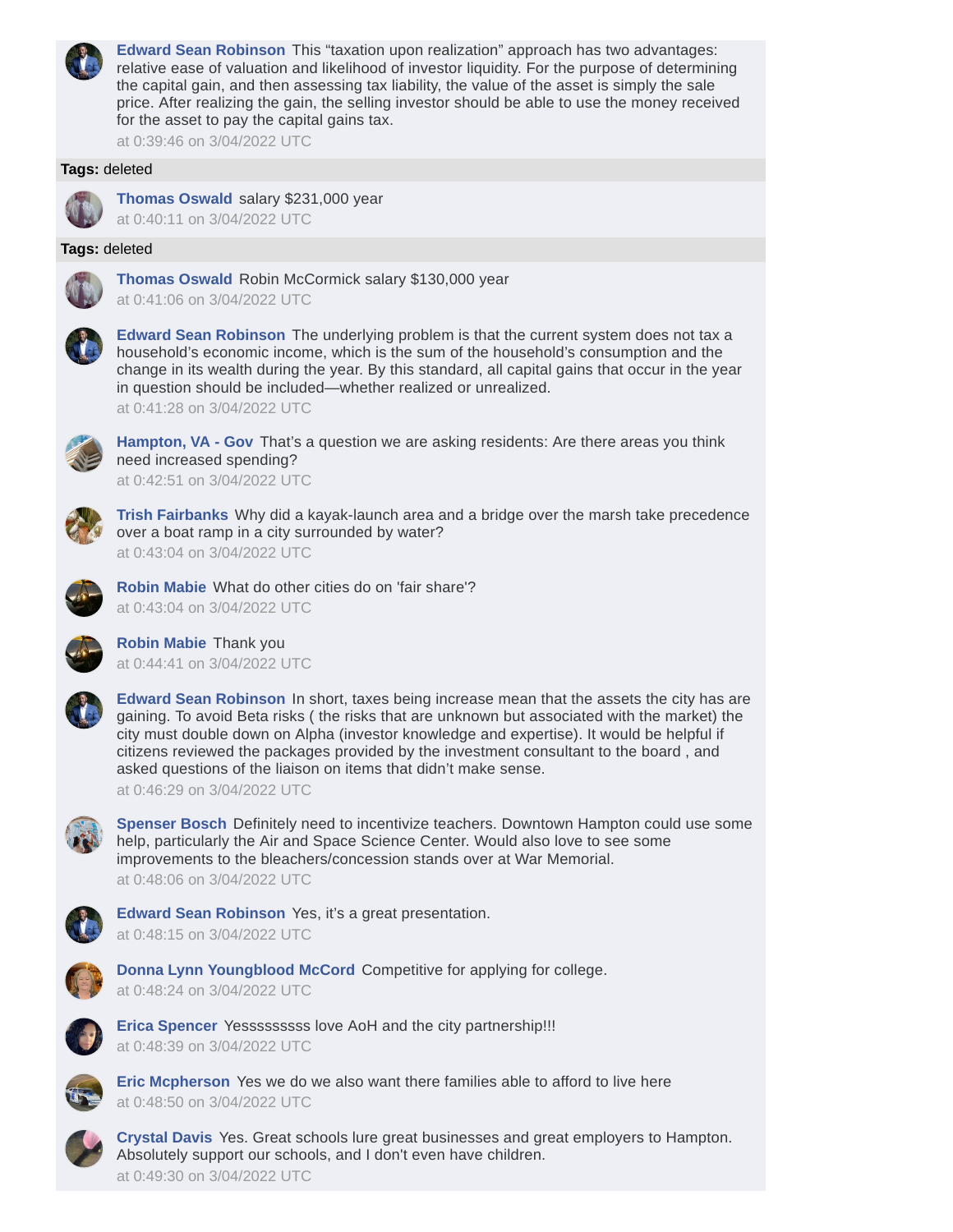

**Edward Sean [Robinson](https://www.facebook.com/2562453473794735)** Yes ,to be honest a collaboration with Hampton University could produce a lot of tax relief for citizens if programs were partnered with them. at 0:49:50 on 3/04/2022 UTC



**Edward Sean [Robinson](https://www.facebook.com/2562453473794735)** Robin McCormick is the !





**[Hampton,](https://www.facebook.com/366516491210) VA - Gov** Not sure what you mean about the ramp. Can you clarify? at 0:50:52 on 3/04/2022 UTC



**Donna Lynn [Youngblood](https://www.facebook.com/1753854581407944) McCord** Appreciate this call and allowing the citizens to be informed. Thank you at 0:50:55 on 3/04/2022 UTC



**Mo [Edwards](https://www.facebook.com/2190160481015349)** Why would Hampton be considering paying to park down at Buckroe Beach? at 0:51:27 on 3/04/2022 UTC



**Edward Sean [Robinson](https://www.facebook.com/2562453473794735)** Why should I move to Hampton , VA? at 0:52:20 on 3/04/2022 UTC



**[Stephanie](https://www.facebook.com/2287260761345059) White** Why are real estate taxes going up 30%? at 0:52:34 on 3/04/2022 UTC

## **Tags:** deleted



**Donna Lynn [Youngblood](https://www.facebook.com/1753854581407944) McCord** Maybe the boat ramp off Kecoughtan Road. That has been a topic in the past at 0:52:38 on 3/04/2022 UTC



**Trish [Fairbanks](https://www.facebook.com/5251679061543531)** Why hasn't a new boat ramp been put in by the city in forever? at 0:53:00 on 3/04/2022 UTC



**[Alishiea](https://www.facebook.com/1863275260437816) Rose** Why are residents being penalized for parking in there yards starting in July? at 0:53:20 on 3/04/2022 UTC



**[Hampton,](https://www.facebook.com/366516491210) VA - Gov** Watch the earlier part of this video. Considerable discussion. Also, taxes aren't going up 30%

at 0:53:31 on 3/04/2022 UTC



**Edward Sean [Robinson](https://www.facebook.com/2562453473794735)** Maybe because there aren't enough people with boats in the city of Hampton?

at 0:53:51 on 3/04/2022 UTC



**[Alishiea](https://www.facebook.com/1863275260437816) Rose** Where is that revenue going towards that's collected? at 0:54:03 on 3/04/2022 UTC



**John [Kochanowski](https://www.facebook.com/4706592156133247)** We would support the parking fees at buckroe. at 0:54:21 on 3/04/2022 UTC



**[Thomas](https://www.facebook.com/2128654167174138) Oswald** What is status of Phoebus Master Plan concerning the replacement of 60 year old water mains that are collapsing and creating sinkholes all along County Street, an ongoing problem for years.

at 0:54:25 on 3/04/2022 UTC



**[Karen](https://www.facebook.com/5080782921981125) Davis** Will there be bands performing at Buckroe Beach, Downtown, and PTC this upcoming summer?

at 0:54:29 on 3/04/2022 UTC



**[Spenser](https://www.facebook.com/4337380946303762) Bosch** What are we doing to keep young professionals graduating from Hampton U in our city? What does the city's financial relationship with the university look like? at 0:54:38 on 3/04/2022 UTC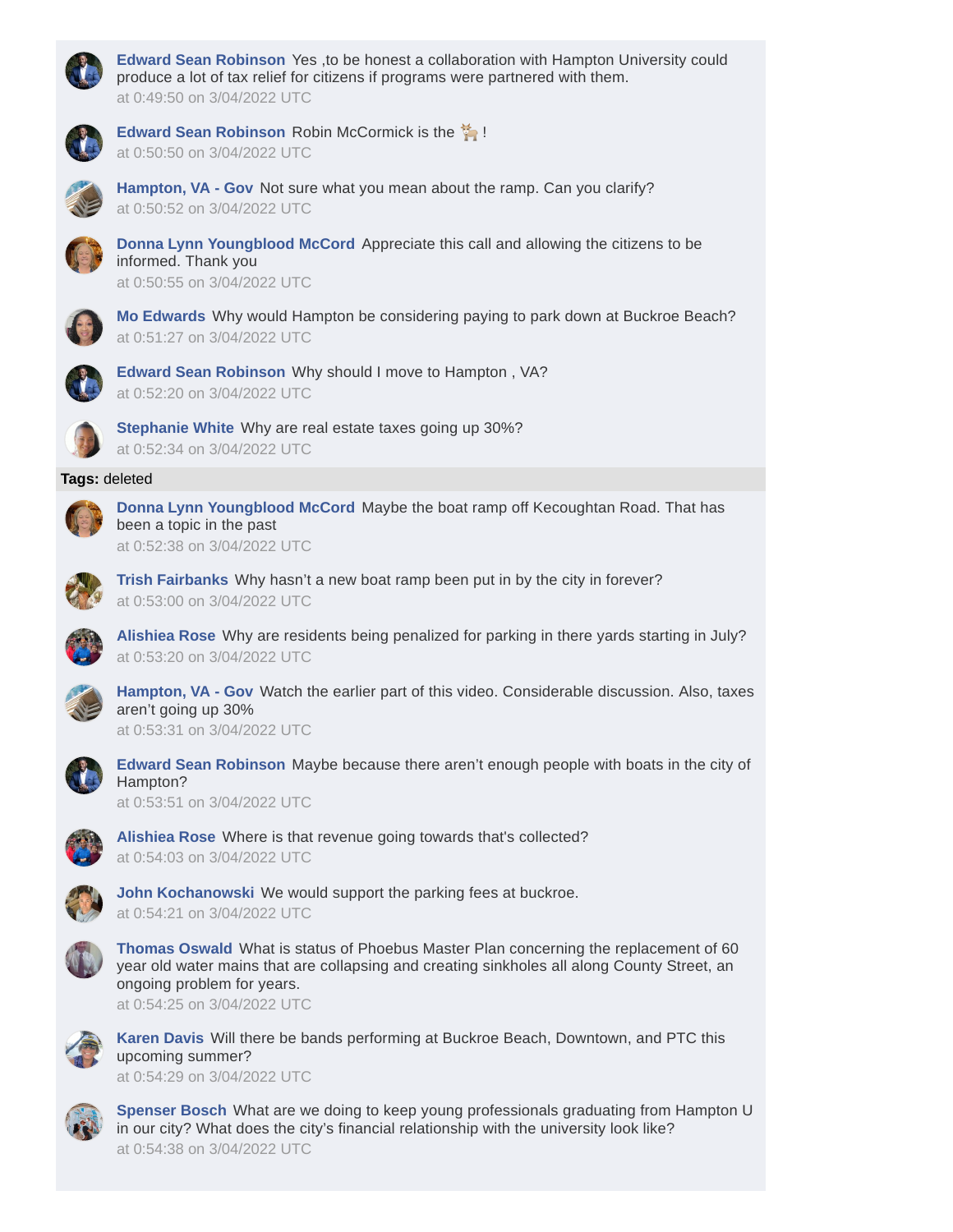

# **Version:** Current

#### **Tags:** edited



**Robin [Mabie](https://www.facebook.com/1762184527241363)** Is the City considering AMbassadors at the beach to enforce/suggest 'clean up' after yourself? or some kind of consumer relation message to encourage at 0:54:50 on 3/04/2022 UTC



**[Christine](https://www.facebook.com/7117374891667966) Bell** There is a shortage of speech and occupational therapist in the public schools of Hampton it's not realistic for one speech therapist to have 90 special needs kids and still provide adequate service is there a budget to address this issue for Hampton city schools at 0:56:15 on 3/04/2022 UTC



**Robin [Mabie](https://www.facebook.com/1762184527241363)** Do they contribute to the price tag at Darling Stadium? at 0:57:40 on 3/04/2022 UTC



**Eric [Mcpherson](https://www.facebook.com/5045092952195579)** Yes and who decided this I'm not wanting to spend a bunch of money to put gravel down. I've parked a trailer in the same spot for 10 years and now it's a problem . What the heck Hampton

at 0:57:56 on 3/04/2022 UTC



**Edward Sean [Robinson](https://www.facebook.com/2562453473794735)** I was one of them! at 0:58:26 on 3/04/2022 UTC



**Larry [Sanders](https://www.facebook.com/2477464575643431)** Are we saying that Hampton home owners have to pay to park at buckroe beach ? Soon

at 0:58:50 on 3/04/2022 UTC

# **Version:** Current

### **Tags:** edited



**Charee [Hoffman](https://www.facebook.com/4793549514068377)** What can be done to improve the aesthetics of the city as it pertains to trash and debris on the primary roads and interstate off ramps? at 1:00:03 on 3/04/2022 UTC



**Robin [Mabie](https://www.facebook.com/1762184527241363)** Large dumpsters also....and pods at 1:00:49 on 3/04/2022 UTC



**[Karen](https://www.facebook.com/5080782921981125) Davis** Is there anything that citizens can do to help City Government? at 1:00:53 on 3/04/2022 UTC



**[Patrick](https://www.facebook.com/1916763975096545) Turpin** That's an HOA problem not the city at 1:01:02 on 3/04/2022 UTC



**Eric [Mcpherson](https://www.facebook.com/5045092952195579)** Can't park on the street \$190 ticket learned that the hard way at 1:02:11 on 3/04/2022 UTC



**Robin [Mabie](https://www.facebook.com/1762184527241363)** That is a nice 'give' by the City at 1:02:45 on 3/04/2022 UTC



**Robin [Mabie](https://www.facebook.com/1762184527241363)** Kentucky Ave across from War Memorial Stadium at 1:04:23 on 3/04/2022 UTC



**[Stephanie](https://www.facebook.com/2287260761345059) White** Hampton, VA - Gov my taxes will increase 30% based on the card the city mailed. I'll review the earlier part. at 1:04:38 on 3/04/2022 UTC



**Charee [Hoffman](https://www.facebook.com/4793549514068377)** Great - thank you for your response. at 1:04:45 on 3/04/2022 UTC

**Robin [Mabie](https://www.facebook.com/1762184527241363)** SOunds goodQQ